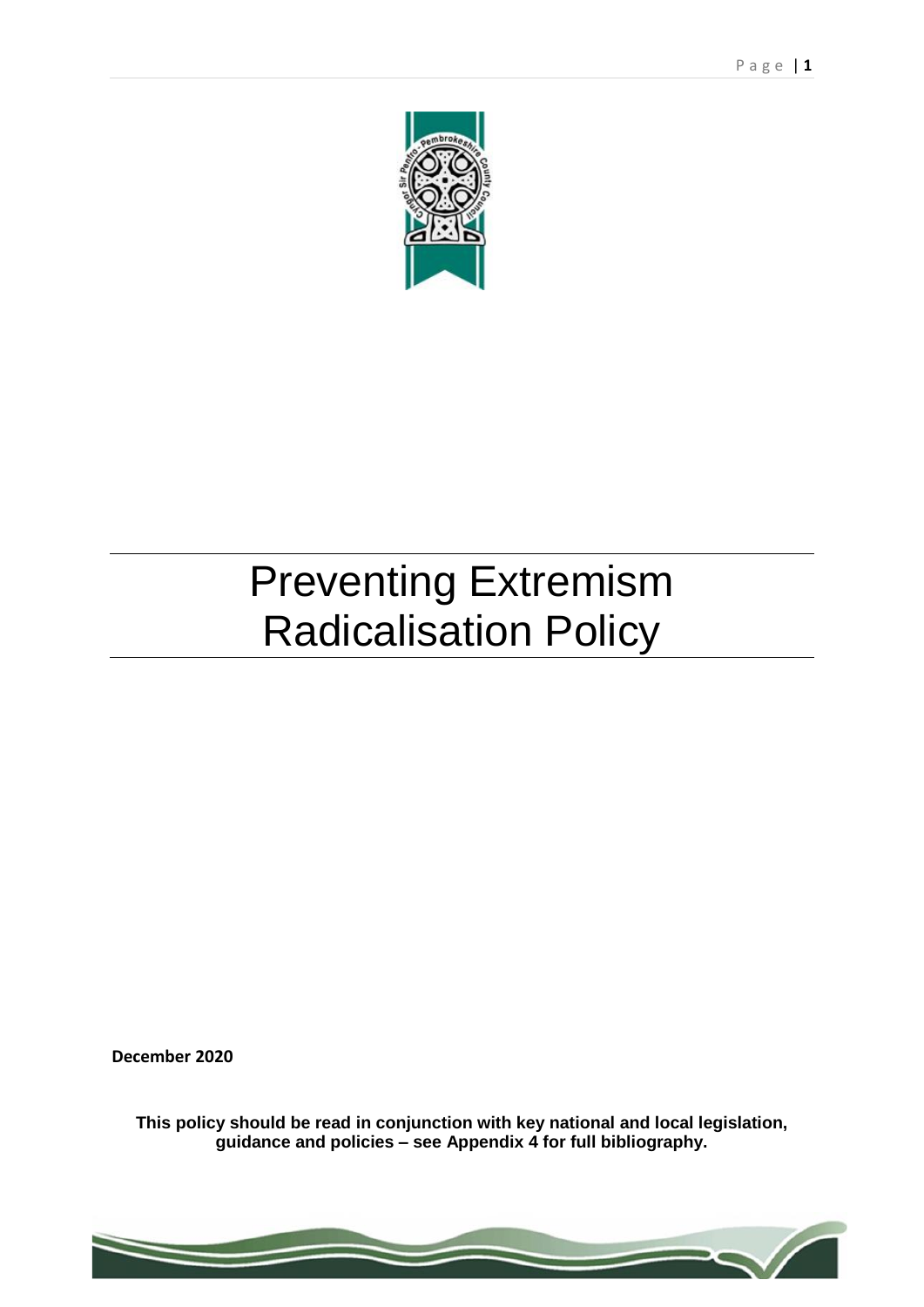## **1. POLICY CONTEXT**

The United Kingdom's Strategy for Countering Terrorism, entitled CONTEST and as referenced in the Counter-Terrorism and Security Act 2015, contains four key work streams: Pursue, Prevent, Protect and Prepare. Each work stream comprises a number of key objectives. This Policy deals with the Prevent work stream only.

#### **Prevent**

The aim of the Prevent strategy is to reduce the threat to the UK from terrorism by stopping people becoming terrorists or supporting terrorism.

Guidance in England and Wales, see Appendix 4, explains the obligations for specified authorities to have due regard to the need to prevent people from being drawn into terrorism.

# **2. POLICY STATEMENT**

'Ysgol y Preseli is fully committed to safeguarding and promoting the welfare of all its pupils. Every member of staff recognises that safeguarding against radicalisation and extremism is no different to safeguarding against any other vulnerability in today's society*.* The Preventing Extremism and Radicalisation Policy sets out our beliefs, strategies and procedures to protect vulnerable individuals from being radicalised or exposed to extremist views, by identifying who they are and promptly providing them with support.

## **3. AIMS AND PRINCIPLES**

Ysgol y Preseli's Preventing Extremism and Radicalisation Policy is intended to provide a framework for dealing with issues relating to vulnerability, radicalisation and exposure to extreme views. We recognise that we are well placed to be able to identify safeguarding issues and this policy clearly sets out how the school will deal with such incidents and identifies how the curriculum and ethos underpins our actions. The objectives are that:

- All governors, teachers, teaching assistants and non-teaching staff will have an understanding of what radicalisation and extremism are is and why we need to be vigilant in school.
- All governors, teachers, teaching assistants and non-teaching staff will know what the school policy is on tackling extremism and radicalisation and will follow the policy guidance swiftly when issues arise.

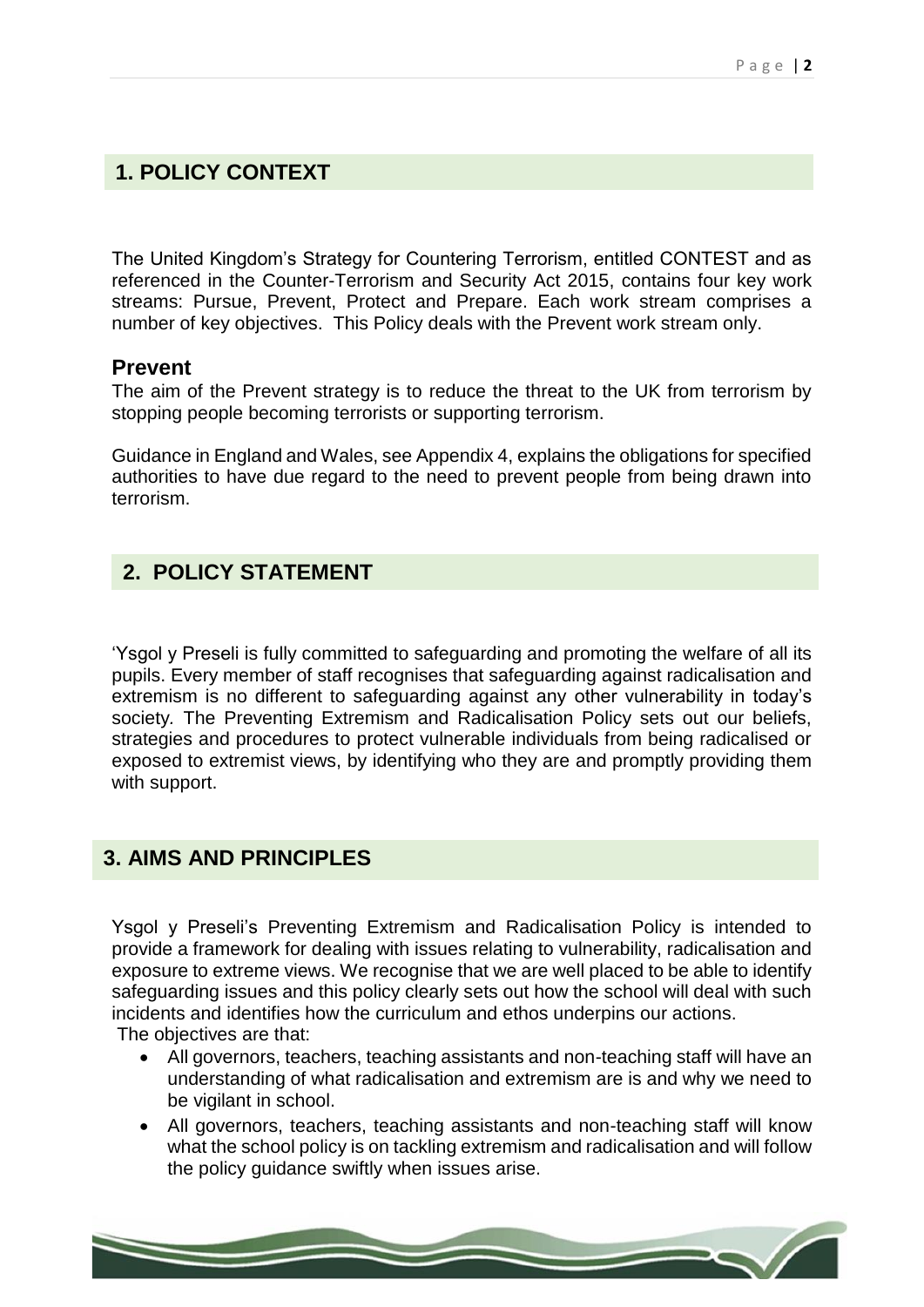- All pupils will understand the dangers of radicalisation and exposure to extremist views; building resilience against these and knowing what to do if they experience them.
- All parents/carers and pupils will know that the school has policies in place to keep pupils safe from harm and that the school regularly reviews its systems to ensure they are appropriate and effective.

The main aims of this policy are to ensure that all staff are fully engaged in being vigilant about radicalisation; that they overcome professional disbelief that such issues will not happen here and ensure that we work alongside other professional bodies and agencies to ensure that our pupils are safe from harm.

# **4. INDICATORS OF VULNERABLITY TO RADICALISATION**

Radicalisation refers to the process by which a person comes to support terrorism and forms of extremism leading to terrorism. Extremism is defined by the Government in the Prevent Strategy as:

Vocal or active opposition to fundamental British values, including democracy, the rule of law, individual liberty and mutual respect and tolerance of different faiths and beliefs. We also include in our definition of extremism calls for the death of members of our armed forces, whether in this country or overseas.

Extremism is defined by the Crown Prosecution Service as:

The demonstration of unacceptable behaviour by using any means or medium to express views which:

- encourage, justify or glorify terrorist violence in furtherance of particular beliefs;
- seek to provoke others to terrorist acts;
- encourage other serious criminal activity or seek to provoke others to serious criminal acts; or
- foster hatred which might lead to inter-community violence in the UK.

There is no such thing as a "typical extremist". Those who become involved in violent extremist actions come from a range of backgrounds and experiences, and most individuals, even those who hold radical views, do not become involved in violent extremist activity.

Pupils may become susceptible to radicalisation through a range of social, personal and environmental factors. It is known that violent extremists exploit vulnerabilities in individuals to drive a

wedge between them and their families and communities, ie to create a 'them' and 'us' mentality. It is vital that all school staff are able to recognise those vulnerabilities.

Indicators of vulnerability include:

 $\bullet$  Identity Crisis – the student/pupil is distanced from their cultural/religious heritage and experiences discomfort about their place in society;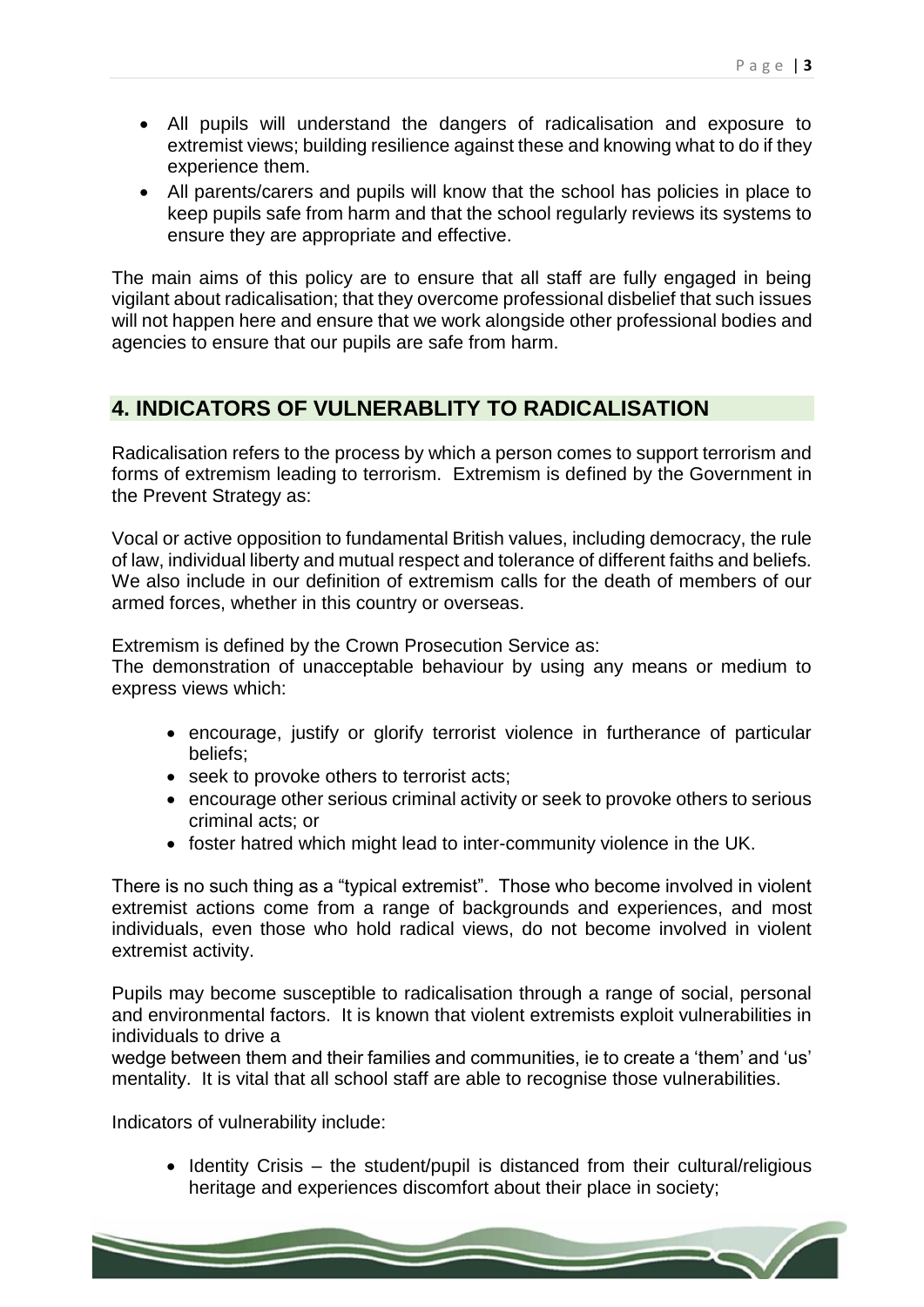- Personal Crisis the student/pupil may be experiencing family tensions; a sense of isolation; and low self-esteem; they may have dissociated from their existing friendship group and become involved with a new and different group of friends; they may be searching for answers to questions about identity, faith and belonging;
- Personal Circumstances migration; local community tensions; and events affecting the student/pupil's country or region of origin may contribute to a sense of grievance that is triggered by personal experience of racism or discrimination or aspects of Government policy;
- Unmet Aspirations the student/pupil may have perceptions of injustice; a feeling of failure; rejection of civic life;
- Experiences of Criminality which may include involvement with criminal groups, imprisonment, and poor resettlement/reintegration;
- Special Educational Need students/pupils may experience difficulties with social interaction, empathy with others, understanding the consequences of their actions and awareness of the motivations of others.

However, this list is not exhaustive, nor does it mean that all young people experiencing the above will encounter radicalisation for the purposes of violent extremism.

More critical risk factors could include:

- being in contact with extremist recruiters;
- accessing violent extremist websites, especially those with a social networking element;
- possessing or accessing violent extremist literature;
- using extremist narratives and a global ideology to explain personal disadvantage;
- justifying the use of violence to solve societal issues;
- joining or seeking to join extremist organisations;
- significant changes to appearance and/or behaviour;
- experiencing a high level of social isolation resulting in issues of identity crisis and/or personal crisis.

## **5. PROCEDURES FOR REFERRALS**

It is important for us to be constantly vigilant and remain fully informed about the issues which affect the local area, city and society in which we work and live. Staff are reminded to suspend any 'professional disbelief' that instances of radicalisation 'could not happen here' and to be 'professionally inquisitive' where concerns arise, referring any concerns through the appropriate channels. (See Appendix 1 – Dealing with Referrals)

We believe that it is possible to intervene to protect people who are vulnerable. **Early intervention is vital** and staff must be aware of the established processes for front line professionals to refer concerns about individuals and/or groups. We must have the confidence to challenge and to intervene and ensure that we have strong safeguarding practices based on the most up-to-date guidance and best practise.

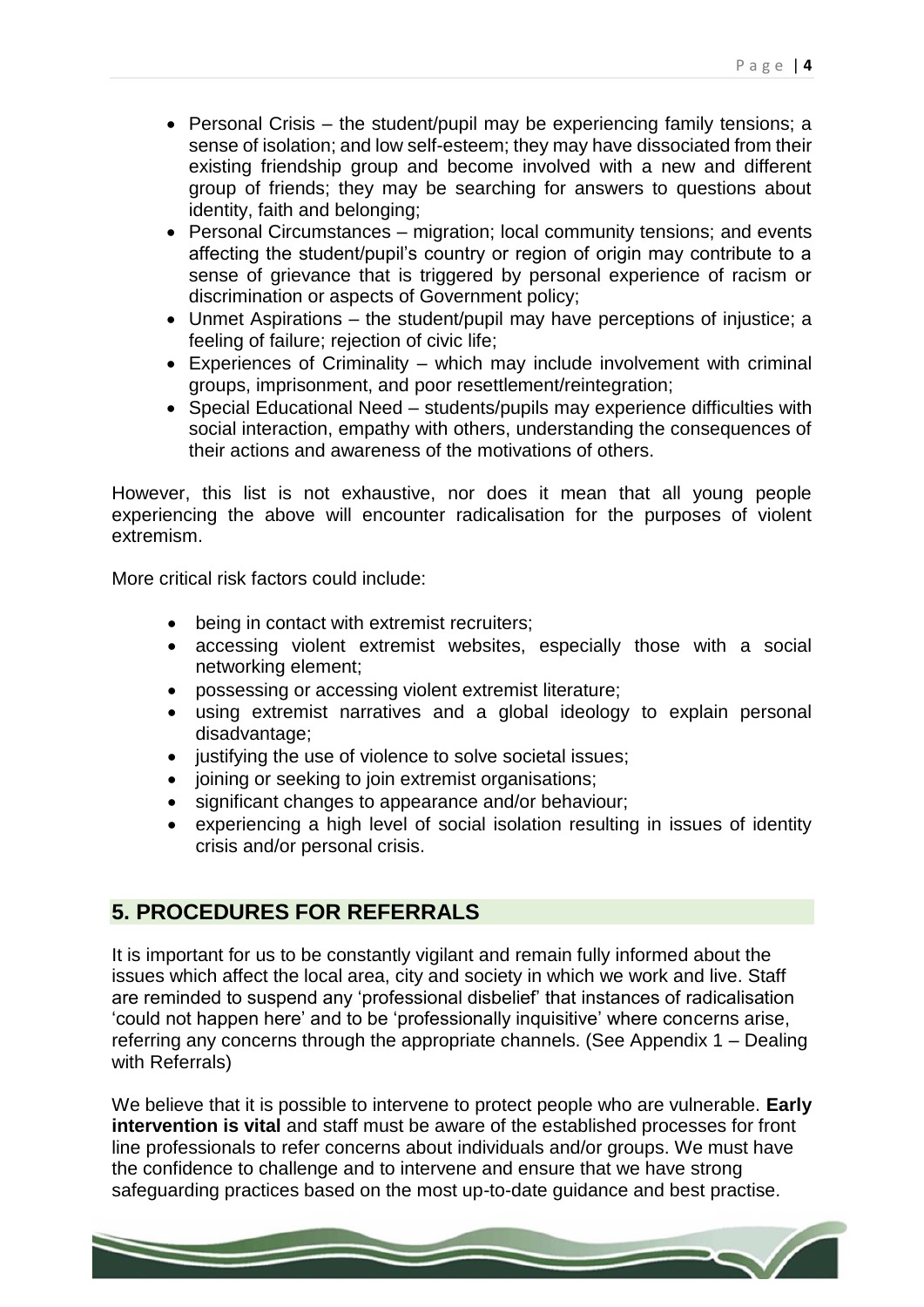Designated Senior Leaders for Safeguarding will be appropriately trained in identifying potential radicalisation and extremism and will deal swiftly with any referrals made by staff or with concerns reported by staff.

The Headteacher/Designated Senior Person (DSP) will discuss the most appropriate course of action on a case-by-case basis and will decide when a referral to external agencies is needed (see Appendix 1 – Dealing with Referrals). Advice can always be sought from the Child Care Assessment Team. As with any child protection referral, staff must be made aware that if they do not agree with a decision not to refer, they can make the referral themselves and will be given the contact details to do this via the safeguarding board in the staffroom.

#### **6. GOVERNORS, LEADERS & STAFF**

The Head teacher and all other members of the Senior Leadership Team (SLT)/ and DSP are the leaders for referrals relating to extremism and radicalisation. In the unlikely event that SLT members are not available, all staff know the channels by which to make referrals via the safeguarding board in the staffroom.

Staff will be fully briefed about what to do if they are concerned about the possibility of radicalisation relating to a pupil, or if they need to discuss specific children whom they consider to be vulnerable to radicalisation or extremist views.

The SLT/DSP will work in conjunction with the Headteacher, Pastoral Care Team and external agencies to decide the best course of action to address concerns which arise.

Prejudicial behaviour can be a factor in radicalisation and extremism. With this in mind, Ysgol y Preseli has updated procedures for dealing with prejudicial behaviour, as outlined in the Positive Behaviour Policy and Strategic Equality Plan/Policy.

## **7. THE ROLE OF THE CURRICULUM**

Our curriculum is "broad and balanced". It promotes understanding, respect, tolerance and diversity. Children are encouraged to share their views and recognise that they are entitled to have their own different beliefs which should not be used to influence others.

Our PSHE provision is embedded across the curriculum. It directs our assemblies and underpins the ethos of the school. We strive to equip our pupils with confidence, selfbelief, respect and tolerance as well as setting high standards and expectations for themselves.

Children are taught about how to stay safe when using the internet and are encouraged to recognise that people are not always who they say they are online. They are taught to seek adult help if they are upset or concerned about anything they read or see on the internet.

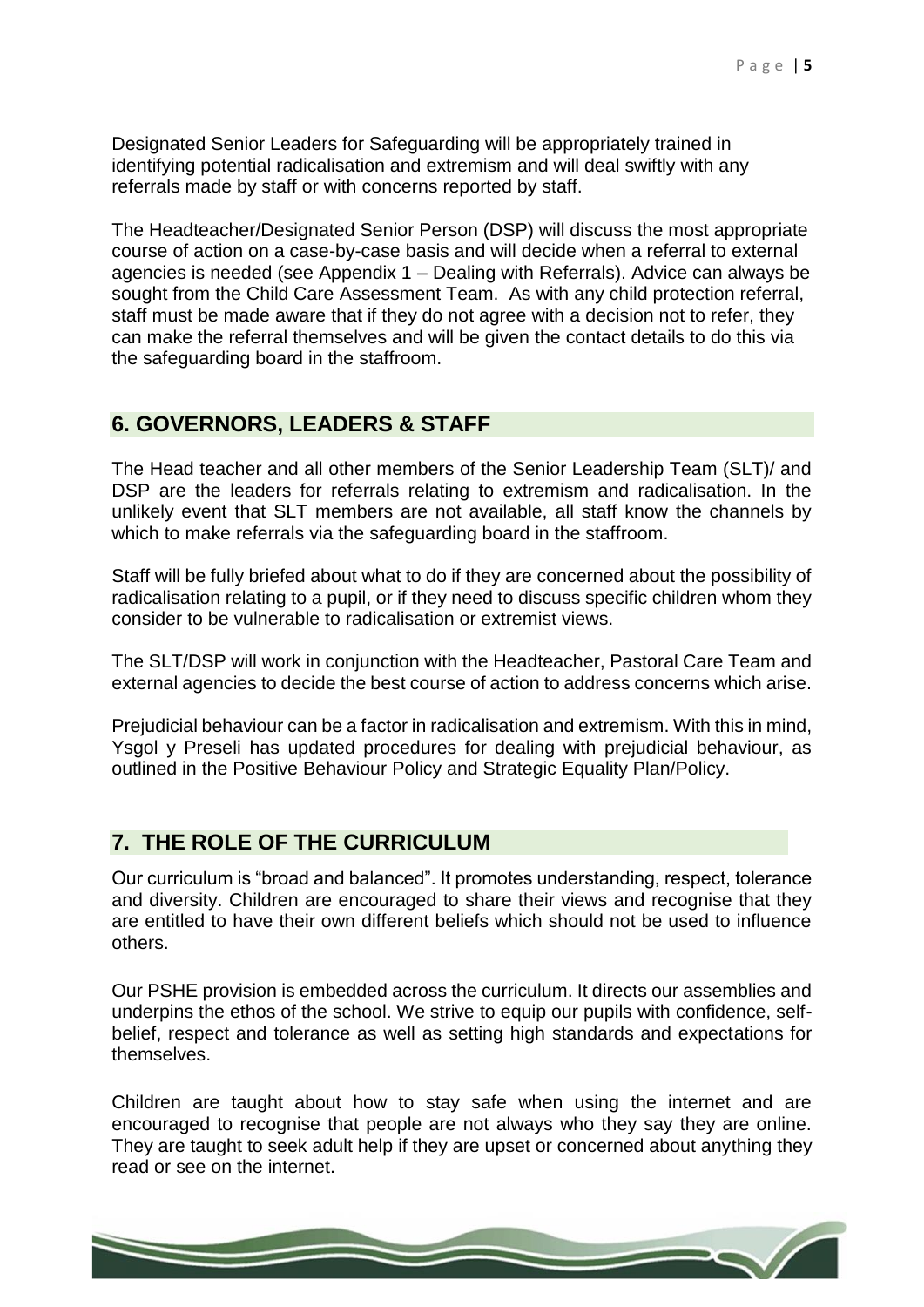## **8. STAFF TRAINING**

Through INSET opportunities in school, we will ensure that our staff are fully aware of the threats, risks and vulnerabilities that are linked to radicalisation; are aware of the process of radicalisation, how this might be identified early on and how we can provide support as a school to ensure that our children think critically, develop selfesteem, global citizenship, resilience and are thus able to resist involvement in radical or extreme activities.

## **9. VISITORS AND THE USE OF SCHOOL PREMISES**

If any member of staff wishes to invite a visitor in the school, they must first complete the appropriate documentation. Only after written agreement from the Headteacher can the visitor enter school and then they will be subject to Safeguarding Checks including DBS checks and photo identification. Children are NEVER left unsupervised with external visitors, regardless of safeguarding check outcomes.

Upon arriving at the school, all visitors including contractors, will read the child protection and safeguarding guidance and be made aware of who the DSLs are and how to report any concerns which they may experience.

If any agreement is made to allow non-school groups or organisations to use the premises, appropriate checks will be made before agreeing the contract. Usage will be monitored and in the event of any behaviour not in-keeping with the Tackling Extremism and Radicalisation Policy, the school will contact the police and terminate the contract.

Ysgol y Preseli values freedom of speech and the expression of beliefs and ideology as fundamental rights underpinning our society's values. Both pupils/students and teachers have the right to speak freely and voice their opinions. However, freedom comes with responsibility and free speech that is designed to manipulate the vulnerable or that leads to violence and harm of others goes against the moral principles in which freedom of speech is valued. Free speech is not an unqualified privilege; it is subject to laws and policies governing equality, human rights, community safety and community cohesion.

The current threat from terrorism in the United Kingdom may include the exploitation of vulnerable people, to involve them in terrorism or in activity in support of terrorism. The normalisation of extreme views may also make children and young people vulnerable to future manipulation and exploitation. Ysgol y Preseli is clear that this exploitation and radicalisation should be viewed as a safeguarding concern.

Definitions of radicalisation and extremism, and indicators of vulnerability to radicalisation are in the Appendix 2.

Ysgol y Preseli seeks to protect children and young people against the messages of all violent extremism including, but not restricted to, those linked to extremist Islamist ideology, or to Far Right/Neo-Nazi/White Supremacist ideology.

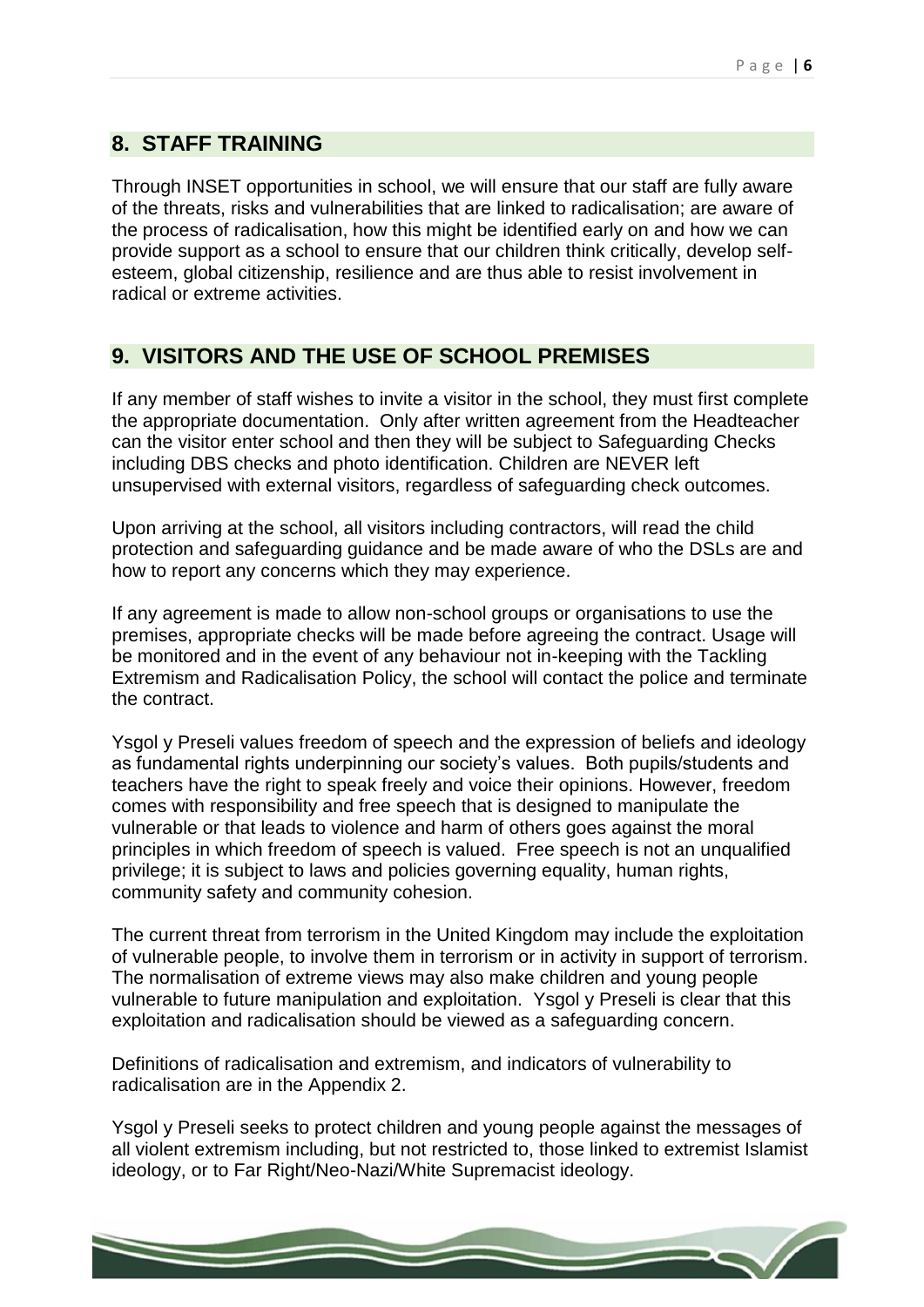# **10. RISK REDUCTION AND RESPONSE**

The school governors, the Headteacher and the Designated Safeguarding Lead will assess the level of risk within the school and put actions in place to reduce that risk. Risk assessment may include consideration of the school's RE curriculum, PSHE policy, assembly policy, use of school premises by external agencies, integration of pupils by gender and SEN, anti-bullying policy and other issues specific to the school's profile, community and philosophy.

Our school, will identify a Prevent Single Point of Contact (SPOC) who will be the lead within the organisation for safeguarding in relation to protecting individuals from radicalisation and involvement in terrorism: this will normally be the Designated Safeguarding Person. The SPOC for Ysgol y Preseli is **Mrs Sioned Booth Coates (Assistant Headteacher).** The responsibilities of the SPOC are described in Appendix 3.

When any member of staff has concerns that a pupil may be at risk of radicalisation or involvement in terrorism, they should speak with the SPOC and to the Designated Safeguarding Lead if this is not the same person.

Numerous factors can contribute to and influence the range of behaviours that are defined as violent extremism, but most young people do not become involved in extremist action. For this reason the appropriate interventions in any particular case may not have any specific connection to the threat of radicalisation, for example they may address mental health, relationship or drug/alcohol issues

## **11. MULTI-AGENCY CHANNEL PANELS IN PEMBROKESHIRE**

Pembrokeshire's duties in respect of Channel Panels will be discharged on a multiagency basis and will adhere to the Prevent Strategy and Channel Duty Guidance as referenced in Appendix 4.

The multi-agency Safeguarding Children Operational Partnership will provide the arena and governance for Channel Panels and their agreement.

#### **12. POLICY REVIEW**

#### **Individual School Review**

**12.1** Ysgol y Preseli's Tackling Extremism and Radicalisation Policy will be reviewed annually as part of the overall Child Protection and Safeguarding policy review.

#### **12.2 Preventing Extremism and Radicalisation Policy Review**

This Policy will be reviewed on an annual basis by the multi-agency Pembrokeshire Safeguarding Children Operational Partnership (Channel Panel )

**12.3** This policy will be ratified by the Governing Body.